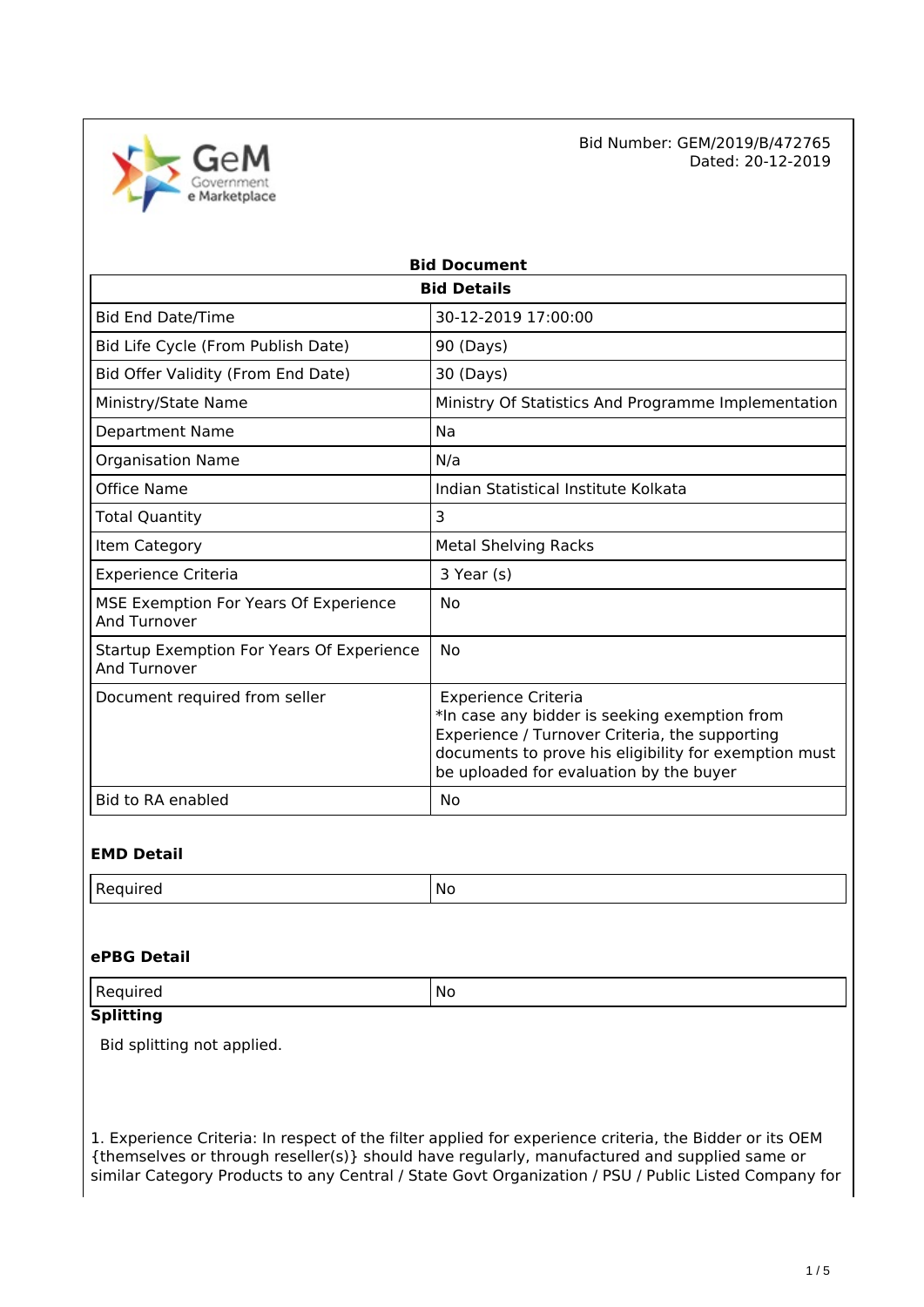number of years as indicated in the bid document before the bid opening date. Copies of relevant contracts to be submitted along with bid in support of having supplied some quantity during each of the year. In case of bunch bids, the category of primary product having highest value should meet this criterion.

# **Metal Shelving Racks ( 3 pieces )**

**Technical Specifications**

[\\* As per GeM Category Specification](https://bidplus.gem.gov.in/bidding/bid/showCatalogue/jAHsQnkvl6wqXNP7T7y5SKgljpgrplXfudGtR055Pkw)

| <b>Specification</b> | <b>Specification Name</b>                                                         | <b>Values</b>                                                                                         | <b>Bid Requirement</b><br>(Allowed Values)                                                                                                                                                                                                                                                                                                                                                                                                                                                                                                                                                                                                                                                          |
|----------------------|-----------------------------------------------------------------------------------|-------------------------------------------------------------------------------------------------------|-----------------------------------------------------------------------------------------------------------------------------------------------------------------------------------------------------------------------------------------------------------------------------------------------------------------------------------------------------------------------------------------------------------------------------------------------------------------------------------------------------------------------------------------------------------------------------------------------------------------------------------------------------------------------------------------------------|
| <b>GENERIC</b>       | <b>Type</b>                                                                       | <b>OPEN TYPE</b>                                                                                      | OPEN TYPE, CLOSED<br>FROM SIDES ONLY,<br><b>CLOSED FROM SIDES</b><br>AND BACK, CLOSED<br>FROM BACK ONLY                                                                                                                                                                                                                                                                                                                                                                                                                                                                                                                                                                                             |
|                      | Pigeon Holes                                                                      | without                                                                                               | $\ast$                                                                                                                                                                                                                                                                                                                                                                                                                                                                                                                                                                                                                                                                                              |
|                      | Number of<br>Shelves/Compartments<br>(Top / Ceiling Shelf -<br>not to be counted) | 5                                                                                                     | $\ast$                                                                                                                                                                                                                                                                                                                                                                                                                                                                                                                                                                                                                                                                                              |
| <b>MATERIAL</b>      | <b>Shelves Material</b>                                                           | 1.0 mm Thick MS Sheet I<br>Conforming to<br><b>Commercial Quality</b><br>CR-1, Grade 340 of IS<br>513 | 0.8 mm Thick MS Sheet<br>Conforming to<br><b>Commercial Quality</b><br>CR-1, Grade 340 of IS<br>513, 1.0 mm Thick MS<br>Sheet Conforming to<br><b>Commercial Quality</b><br>CR-1, Grade 340 of IS<br>513, 1.2 mm Thick MS<br>Sheet Conforming to<br><b>Commercial Quality</b><br>CR-1, Grade 340 of IS<br>513, 20 mm thick MDF<br>Board of grade SBG II<br>conforming to IS 12406<br>laminated with<br>minimum 0.6 mm thick<br>on Top side of type S, P<br>or F having index 3.2.3<br>conforming to IS 2046<br>and minimum 0.5 mm<br>thick balancing<br>laminate on the other<br>side, 25 mm thick MDF<br>Board of grade SBG II<br>conforming to IS 12406<br>laminated with<br>minimum 0.6 mm thick |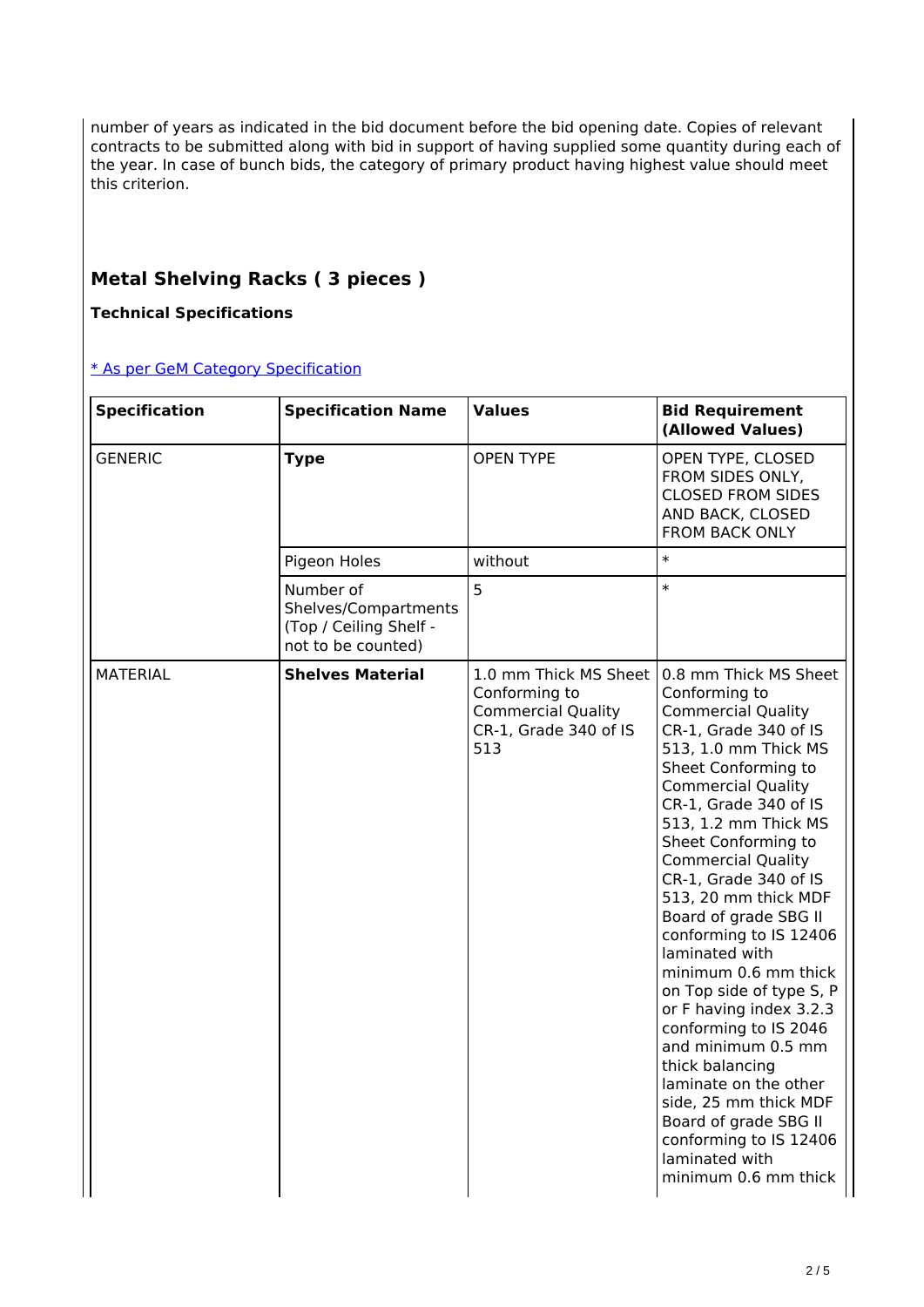|                      |                                                                      |                                                               | on Top side of type S, P<br>or F having index 3.2.3<br>conforming to IS 2046<br>and minimum 0.5 mm<br>thick balancing<br>laminate on the other<br>side, 18 mm thick<br>prelaminated Particle<br>Board, Plywood Board<br>20 mm Thick, 0.9 mm<br>Thick MS Sheet<br>Conforming to<br><b>Commercial Quality</b><br>CR-1, Grade 340 of IS<br>513, MS Sheet<br>Conforming to<br><b>Commercial Quality</b><br>CR-1, Grade 340 of IS<br>513 |
|----------------------|----------------------------------------------------------------------|---------------------------------------------------------------|-------------------------------------------------------------------------------------------------------------------------------------------------------------------------------------------------------------------------------------------------------------------------------------------------------------------------------------------------------------------------------------------------------------------------------------|
|                      | M S Sheet Thickness of<br>Shelves and Back<br>(Minimum) in mm        | 1.0                                                           | $\ast$                                                                                                                                                                                                                                                                                                                                                                                                                              |
|                      | Sides, Back and<br><b>Partition Wall Thickness</b><br>(Minimum) (mm) | <b>NA</b>                                                     | $\ast$                                                                                                                                                                                                                                                                                                                                                                                                                              |
|                      | Angle Posts Material<br>and size                                     | Rolled steel angle posts $\vert * \vert$<br>of 40 X 40 X 2 mm |                                                                                                                                                                                                                                                                                                                                                                                                                                     |
| <b>DIMENSION</b>     | Depth in mm $(\pm 5)$<br>mm)                                         | 380                                                           | $\ast$                                                                                                                                                                                                                                                                                                                                                                                                                              |
|                      | Width in mm $(\pm 5)$<br>mm)                                         | 900                                                           | 700, 800, 900, 1000,<br>915, 1300, 1375, 1800<br>mm (with suitable<br>support), 2000 mm<br>(with suitable support),<br>2200 mm (with suitable<br>support)                                                                                                                                                                                                                                                                           |
|                      | Height in mm $(\pm 5)$<br>mm)                                        | 1830                                                          | $\ast$                                                                                                                                                                                                                                                                                                                                                                                                                              |
|                      |                                                                      |                                                               |                                                                                                                                                                                                                                                                                                                                                                                                                                     |
|                      | Bin Strip Height in mm<br>$(\pm 1$ mm)                               | Not Provided                                                  | $\ast$                                                                                                                                                                                                                                                                                                                                                                                                                              |
| <b>CERTIFICATION</b> | Conformity to Indian<br>Standard                                     | IS: 1883 Latest                                               | $\ast$                                                                                                                                                                                                                                                                                                                                                                                                                              |
|                      | Test reports to be<br>furnished to buyer on<br>demand                | Yes                                                           | $\ast$                                                                                                                                                                                                                                                                                                                                                                                                                              |
| <b>MISC</b>          | Number of Pigeon<br>Holes Equally Spaced in<br>Each Row              | na                                                            | $\ast$                                                                                                                                                                                                                                                                                                                                                                                                                              |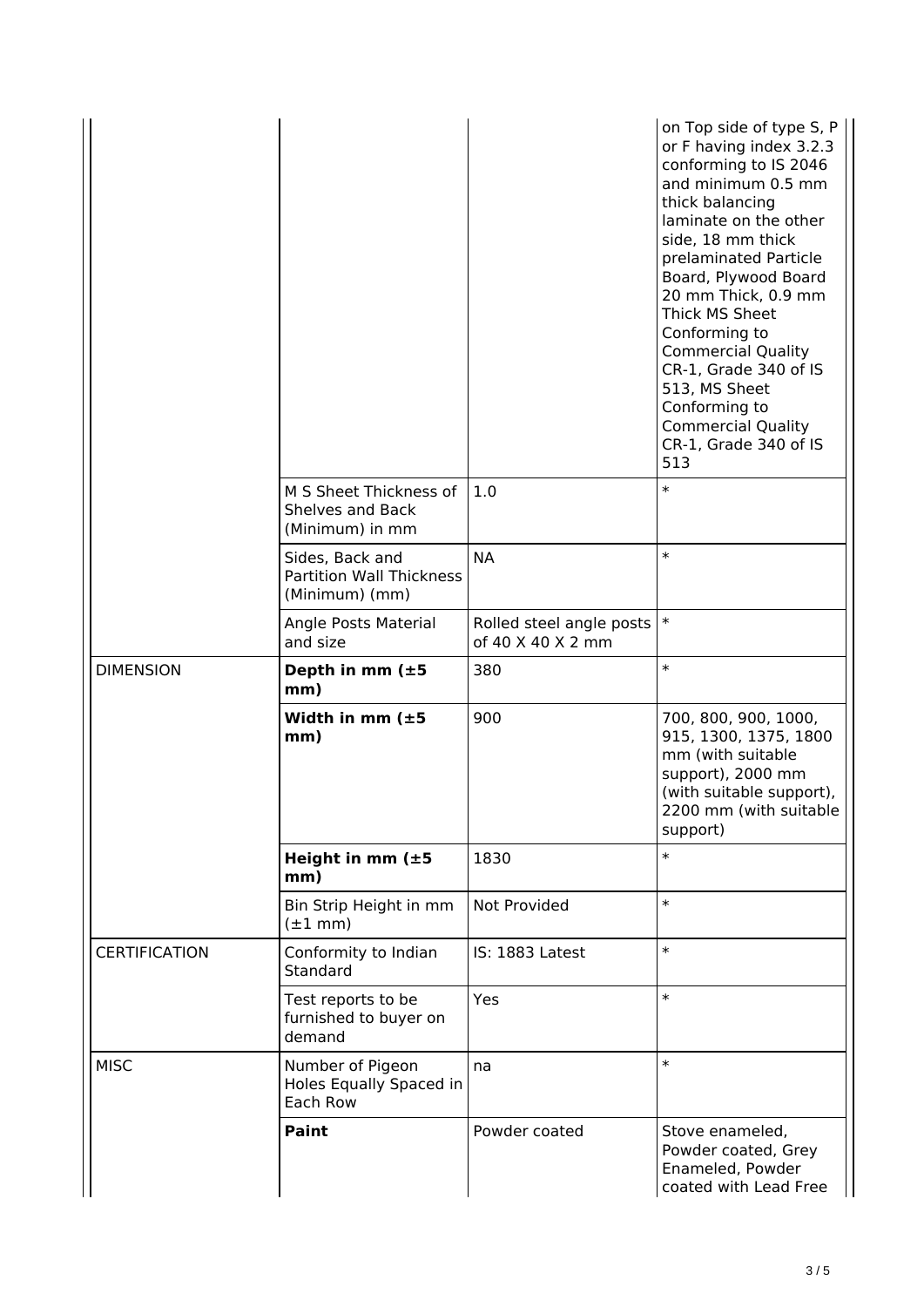|                 |                                                               |                             | Paint         |
|-----------------|---------------------------------------------------------------|-----------------------------|---------------|
|                 | Colour                                                        | <b>OTHER</b>                | $\ast$        |
|                 | Packing                                                       | <b>Bubble Sheet Packing</b> | $\ast$        |
|                 | No of Gussets                                                 | 4                           | $\ast$        |
|                 | Ground Clearance in<br>$mm (+/- 2 mm)$                        | 45 mm                       | $\ast$        |
|                 | Label Holder                                                  | Yes                         | $\ast$        |
| <b>WARANTEE</b> | <b>WARANTEE PERIOD</b><br><b>IN NUMBER OF</b><br><b>YEARS</b> | 1                           | 1, 2, 3, 4, 5 |

\* Specifications highlighted in bold are the Golden Parameters.

 \* Bidders may note that In respect of non-golden Parameters, the specifications 'Values' chosen by Buyer will generally be preferred over 'Bid requirement ( allowed Values) by the Buyer.

## **Additional Specification Documents**

### **Consignees/Reporting Officer and Quantity**

| S.No. | Consignee/Reporti   Address<br>ng Officer |                                                                                                                                     | Quantity | Delivery Days |
|-------|-------------------------------------------|-------------------------------------------------------------------------------------------------------------------------------------|----------|---------------|
|       | Deb.                                      | Sarbani Patranabis   700108, Indian Statistical<br>Institute Kolkata, PJA<br>Building, 2nd Floor, 203 B T<br>Road, Kolkata - 700108 |          | 30            |

# **Bid Specific Additional Terms and Conditions**

- 1.The buyer organization is an institution eligible for concessional rates of GST as notified by the Government of India. The goods for which bids have been invited fall under classification of GST concession and the conditions for eligibility of concession are met by the institution. A certificate to this effect will be issued by Buyer to the Seller after award of the Contract. Sellers are requested to submit their bids after accounting for the Concessional rate of GST. Applicable Concessional rate of GST : 5%
- Notification No.and date : 45/2017 dated 14/11/2017
- 2.Scope of supply (Bid price to include all cost components) : Supply Installation Testing and Commissioning of Goods
- 3.Availability of Service Centres: Bidder/OEM must have a Functional Service Centre in the State of each Consignee's Location in case of carry-in warranty. (Not applicable in case of goods having on-site warranty). If service center is not already there at the time of bidding, successful bidder / OEM shall have to establish one within 30 days of award of contract. Payment shall be released only after submission of documentary evidence of having Functional Service Centre.
- 4.Timely Servicing / rectification of defects during warranty period: After having been notified of the defects / service requirement during warranty period, Seller has to complete the required Service / Rectification within 15 days time limit. If the Seller fails to complete service / rectification with defined time limit, a penalty of 0.5% of Unit Price of the product shall be charged as penalty for each week of delay from the seller. Seller can deposit the penalty with the Buyer directly else the Buyer shall have a right to recover all such penalty amount from the Performance Security (PBG).Cumulative Penalty cannot exceed more than 10% of the total contract value after which the Buyer shall have the right to get the service /